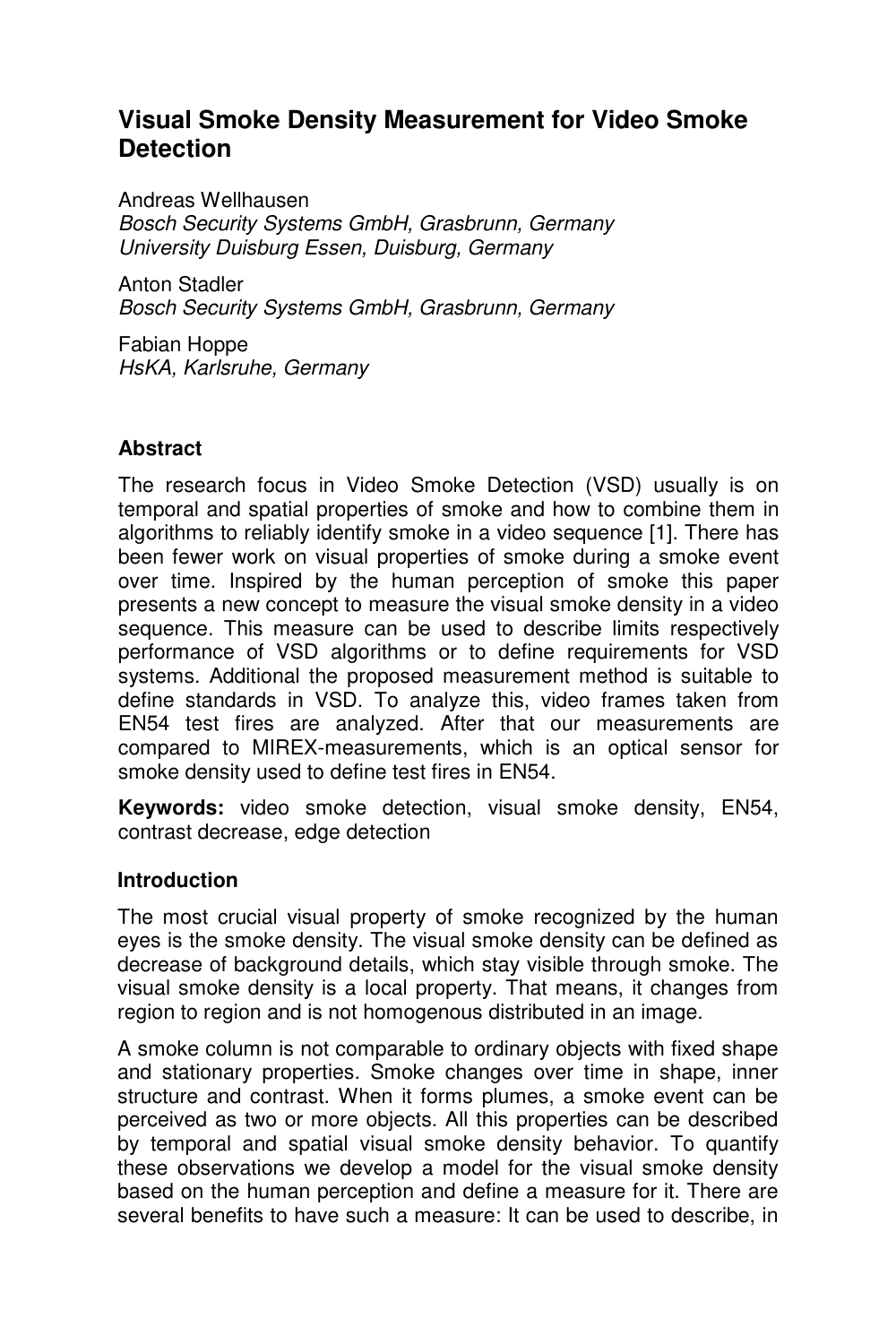which situations VSD features work. For example texture based features (e.g. wavelets) only work, when smoke covers the background completely, which is indicated by high visual smoke density. Beyond that the performance and limits of different algorithms can be compared. Second, we can use the visual smoke density measure to evaluate test fires to certify VSD systems, comparable to the MIREX, which is used to evaluate test fires for ordinary smoke detectors. To show these benefits we analyze TF1 and 2 of EN54 test fires recorded in a fire lab using the proposed measure and compare our results to the MIREX.

The paper is structured as follows. In chapter 2 a robust video based measurement method of smoke density is provided, which uses the edge smoothing property of smoke. After this we use our method to investigate TF1 and TF2 of EN54 test fires. These are described with focus on the temporal and spatial behavior in chapter 3. In chapter 4 section we analyze the visual smoke density in different regions of the smoke column and map our observations to the described smoke behavior. After this we compare the results of our smoke density measure to the MIREX in chapter 5.

## **Measurement Method**

The smoke density is usually defined as optical density. For example the MIREX emits a light beam of power  $P_0$  and measures the left power P after passing a distance  $d$ . The optical density  $o_S$  of smoke is defined as

$$
o_S = \frac{10}{d} \log_{10} \left(\frac{P_0}{P}\right) \qquad \qquad [\text{db/m}]. \qquad \qquad \text{Eq.1}
$$

This Method is described in [2]. Later this formula is used to compare our measurements to the MIREX. The basic idea of our method is inspired by the human visual system: edges are smoothed, when smoke covers them.



Fig.1. Increasing smoke density Fig.2. Region of interest (ROI)



reduces edge strength. **For** visual smoke density measurement.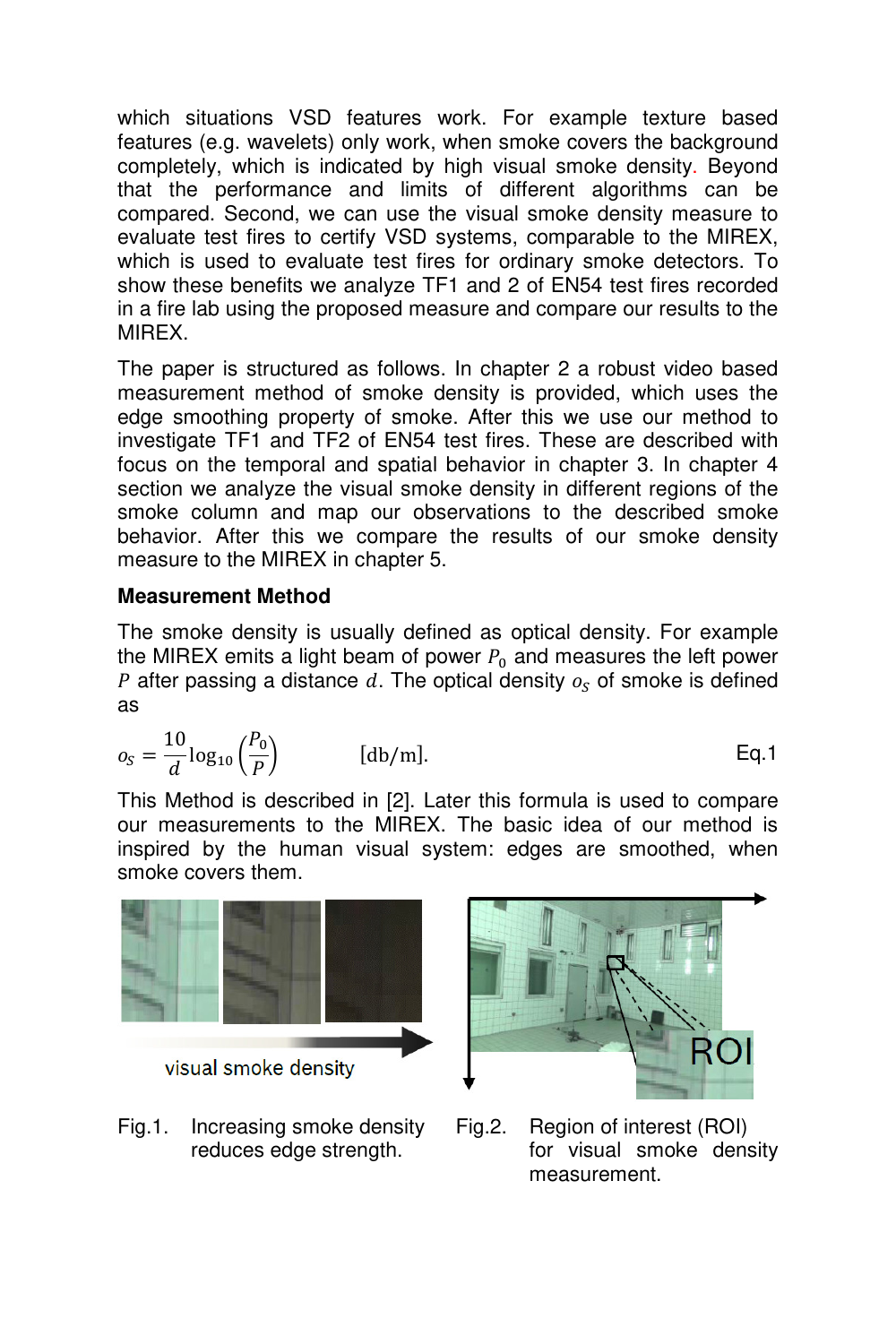Figure 1 shows how the increasing smoke density decreases the intensity in the pixel neighborhood of an edge. Therefore we observe the relative change of edge strength between a reference image without smoke and an image in which we want to measure the visual smoke density.

Let  $R = \{(x, y) | (x, y) \in \text{ROI}\}\)$  be the region of interest (ROI), of which we want to measure the smoke density. One example is shown in figure 2. First we define the edge strength  $e_{(x,y)}(n)$  for a pixel  $(x, y) \in R$ in the  $n$ -th frame as

$$
e_{(x,y)}(n) = |\Delta_k * I_n(x,y)|, \qquad \text{Eq.2}
$$

where  $I_n(x, y)$  is the intensity image of the *n*-th frame at pixel  $(x, y)$ ,  $\Delta_k$ is the  $kxk$  laplacian kernel ( $k$  odd), and  $*$  the finite discrete convolution operator. For example the laplacian kernel  $\Delta_k$  for  $k = 3$  is

$$
\Delta_3 = \begin{bmatrix} 0 & 1 & 0 \\ 1 & -4 & 1 \\ 0 & 1 & 0 \end{bmatrix} . \tag{Eq.3}
$$

 $e_{(x,y)}(n)$  is a discrete approximation of  $|\Delta I_n(x,y)|$ , where  $\Delta$  is the laplacian operator, which takes high positive or negative values at positions  $(x, y)$  with strong spatial changes of intensity. To the structure of  $\Delta_3$  this property can easy be varified, since  $\Delta_3 * I_n(x, y)$  is near zero in homogenous intensity regions and takes high positive or negative values, if the intensity jumps next to pixel  $(x, y)$ . So  $e_{(x, y)}(n)$  is a suitable measure for the edge strength. We conclude: the greater the absolute values of  $\Delta_k * I_n$  in the ROI R the stronger are the edges in this region. We now can define a measure for the mean edge strength  $e_R(n)$  of our ROI in the n-th frame as

$$
e_R(n) = \frac{1}{|R|} \sum_{(x,y)\in R} e_{(x,y)}(n).
$$
 Eq.4

Where  $|R|$  are the number of pixels in our ROI. Our method for visual smoke density measurement can be summarized as follows: At the beginning we have to specify a reference frame  $n_0$ , which should be chosen carefully with no smoke or moving objects in the ROI and strong visible edges. After this we can define the relative decrease of the edge strength of the reference frame  $e_R(n_0)$  to the observed frame  $e_R(n)$  as visual smoke density  $\rho_s(n)$  of  $R$  in frame  $n$ 

$$
\rho_s(n) = 1 - \frac{e_R(n)}{e_R(n_0)}.
$$
 Eq.5

Note that  $\rho_s(n)$  could also be negative, if  $e_R(n) > e_R(n_0)$ . This especially happens, if the smoke has a fragile structure and forms its own edges. Another challenge is, that the edge strength  $e_R(n)$  could also be interpreted as a measure for spatial intensity variations.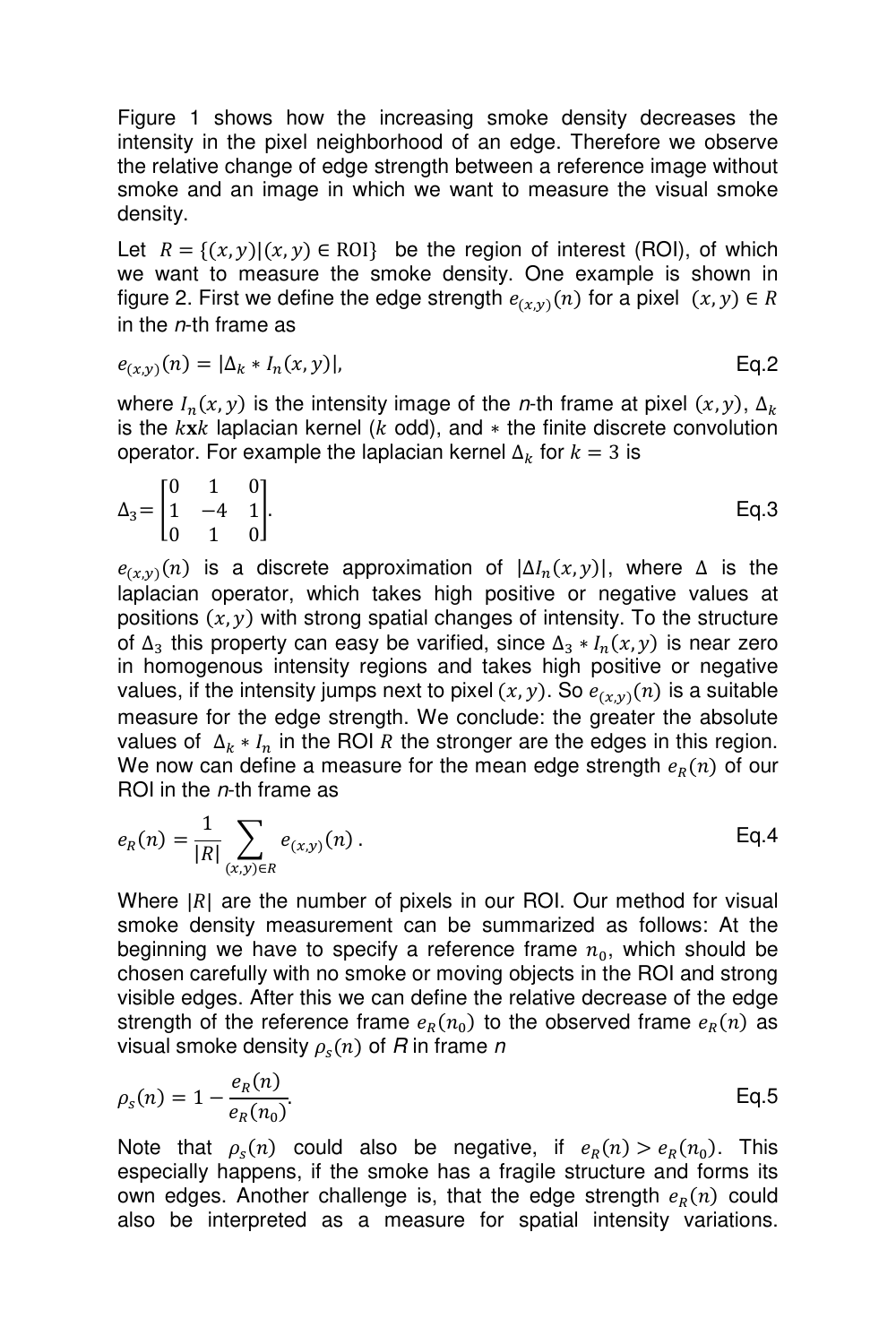Intensities in a video sequence can be influenced by different sources, e.g. light changes, self-calibration of the camera or general noise. In order to get rid of some influences and the own edge effect we perform two extra steps. First we use mean intensities  $\bar{I}_n$  over a frame sequence with duration  $s$  instead of a single frame intensity  $I_n$ 

$$
\bar{l}_n = \frac{1}{s} \sum_{m=0}^{s-1} l_{n+m}.
$$
 Eq.6

This averages out the own edges and suppresses light and noise effects. The length s of the video sequence over which we calculate the mean image should be chosen depending on the framerate fps of the video and a time interval  $dt$ 

$$
s = \text{fps} \cdot \text{dt}.\tag{Eq.7}
$$

Secondly we restrict our ROI  *to a region* 

 $\overline{R} = \{(x, y) \in R | e_{(x,y)}(n_0) > \alpha e_R(n_0) \}$  which contains all pixel with the strongest edge strength in the reference frame in  $R$  and is controlled by  $\alpha$ . We define our improved smoke density measure

$$
\tilde{\rho}_s(n) = 1 - \frac{e_{\tilde{R}}(n)}{e_{\tilde{R}}(n_0)}.
$$
 Eq.8

This method provides reliable values for the visual smoke density choosing  $k = 3$ ,  $dt = 5s$  and  $\alpha = 0.2$ .

#### **Smoke behavior of EN54 TF**

The goal is to get comparable results of smoke behavior. So we investigate TF1 and TF2 from the EN54 test fires, which are used to certificate ordinary smoke detectors. These test fires are defined in [3]. Before we use the proposed method to get quantitative results of the visual smoke density, we take a look at the qualitative smoke behavior that can be seen in the test videos. For our measurements we use video sequences taken in a fire lab under same light conditions and camera positions.

Figure 3 describes the setting. The dimension of the fire lab is in compliance with EN54 standard. The fire and smoke source is positioned in the middle bottom of the room and the camera is in the front left corner with 28° viewing angle on the source. The MIREX is positioned under the ceiling.

TF1 is an open wood fire. It is hardly possible to see any smoke rising, but after a while one can recognize a continuous increase of dense particles which starts at the ceiling and slowly moves down and sideways.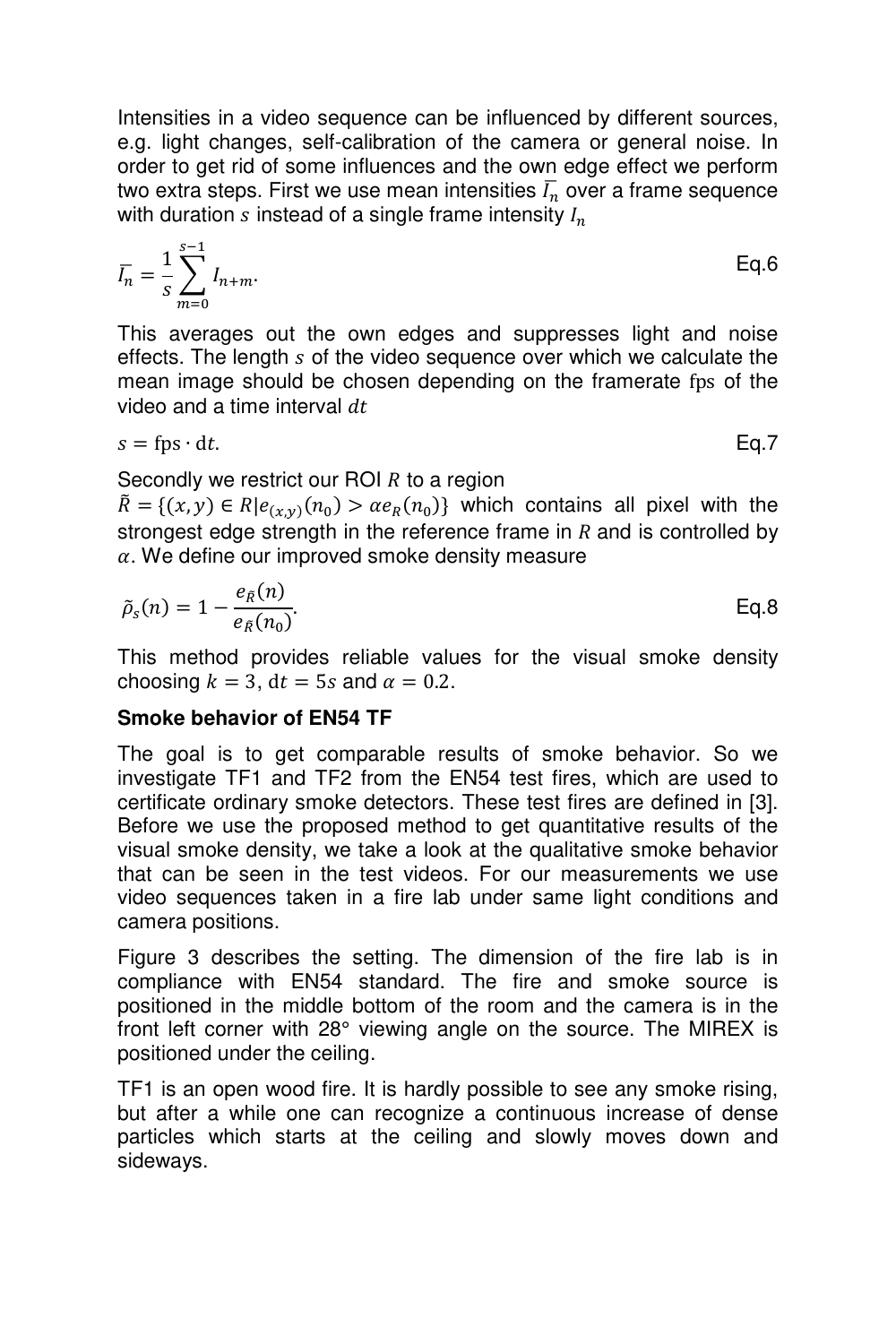

Fig.3. Lab settings.

TF2 is a smoldering fire. Some wooden sticks are heated by a hot plate producing light greyish smoke without any flame. One can observe the way of smoke movement and it is continuously rising till it reaches the ceiling. There it gathers and moves sideways. One can also recognize that the particle dense grows starting under the ceiling and moving downwards.



Fig.4. Key stages of TF 1 and 2.

## **Smoke analysis**

The recorded videos are analyzed with the proposed measurement method for the visual smoke density. The ROIs have to be set, such that we get comparable results. Following our qualitative results we expect increasing smoke density in a column from the smoke source to the ceiling and in some cases increasing particle density under the ceiling in an area sideways from the source.

Figure 5 shows a suitable choice for regions in which we selected ROIs. According to our measurement method we choose regions with strong edges. Another challenge is to minimize light fluctuations, which could be influenced by flame flickering on the one and smoke covering of the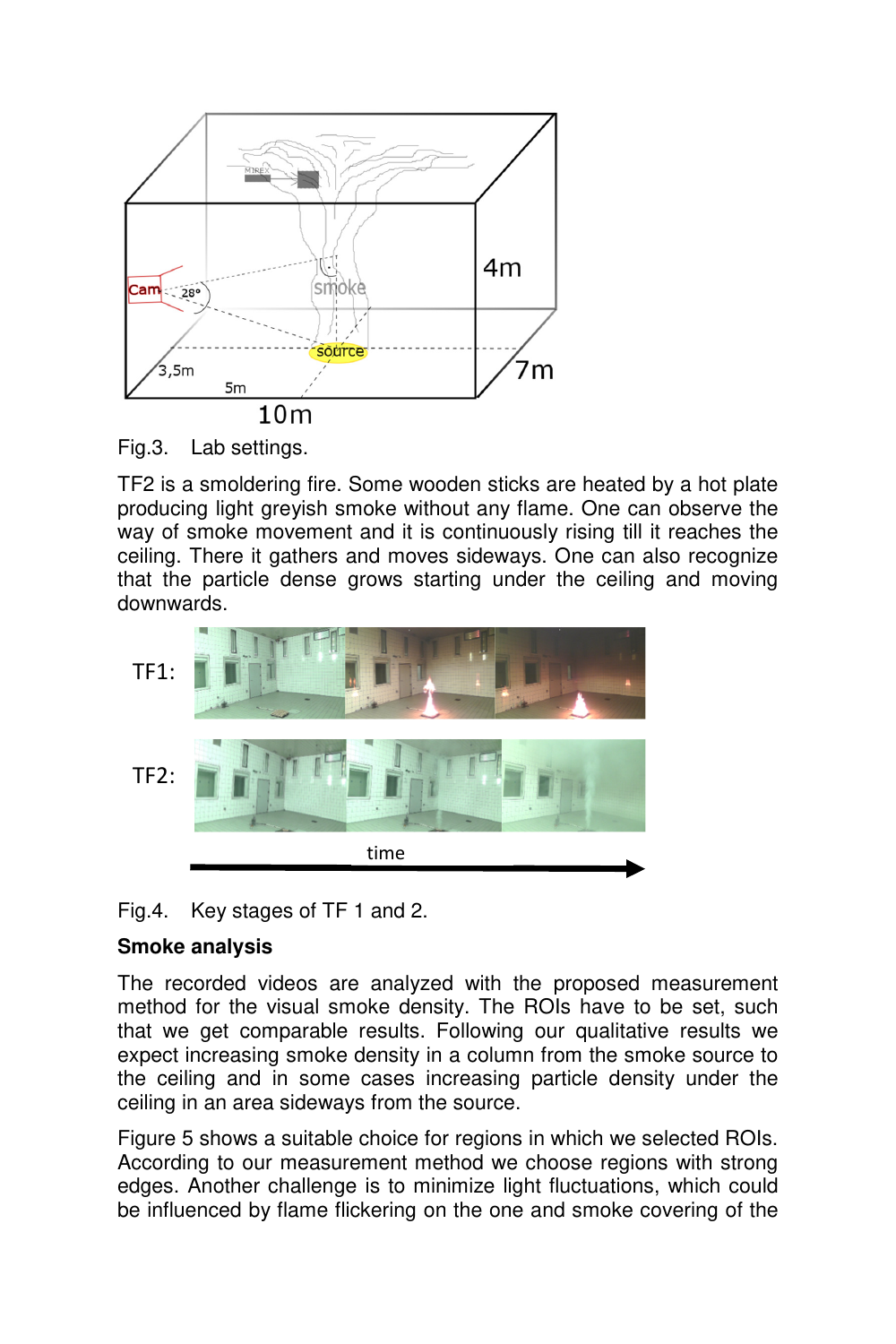light sources in sight of the camera on the other hand. To minimize the effect of flame flickering the illumination has to be as strong as possible.

This can be controlled by the strength of artificial light sources. So we turn the lights left and right of the camera on and the lights in sight of the camera off. M1-M3 represent the smoke column. In L1 and R1 the lateral movement will be observeable. In L2, L3, R2 and R3 we may observe the down moving increase of particle density.



## Fig.5. ROIs.

Figure 6-7 shows the results of the measurements.The time window of the smoke event differentiates between the test fires. The solid lines show the smoke density development directly under the ceiling, the dashed lines the development in middle height and the dotted lines show the development near the ground. The color represents the position relative to the smoke column over the source, red represents the measurements in the column, green left of the column and blue right of the column. General saying, we find the expected spatial and temporal behavior of smoke in each diagram.



Fig. 6. TF1 measurement.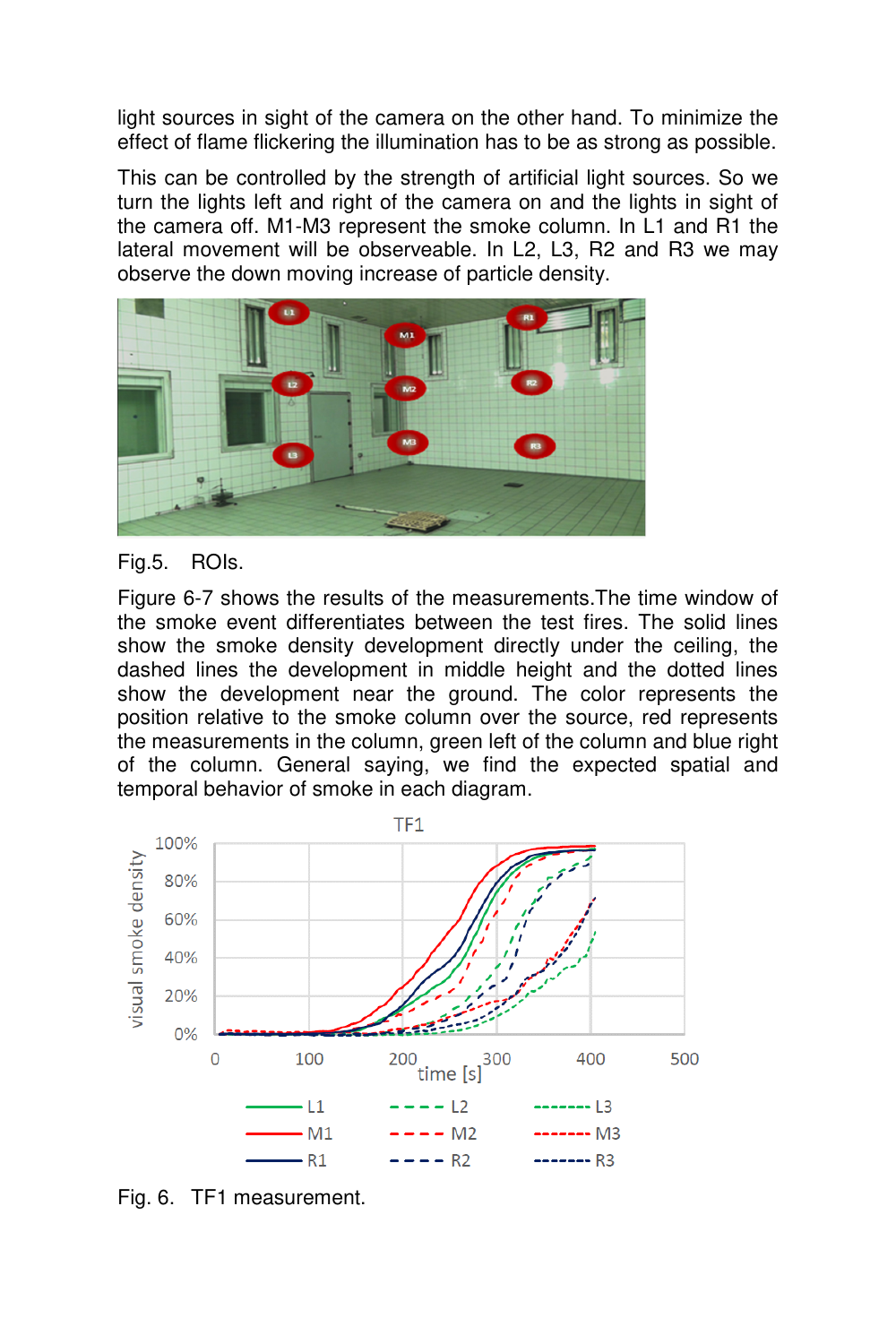Comparing the measurement results of TF1 we can see the sideways and downwards movements very well. The temporal curve shape can be compared to sigmoid (S-shaped) growth: first the growth rate increases and after a turning point it begins to decrease. This qualitative curve form behavior can be observed at every TF fire.





The TF2 plots in figure 7 show, that the smoke density under the ceiling begins a bit earlier to increase compared to TF1 due the property that TF2 is a smoldering fire with directly visible smoke particles, but it needs much longer to cover the edges completely.

These strong relation between the subjective perception of smoke behavior and the results of the visual smoke density measurement underlines the reliability of our measure. It is suitable to describe the temporal and spatial properties of smoke in a video sequence. So one can use this measure to quantize requirements for VSD algorithms and to describe their performance.

## **Comparison to MIREX**

The MIREX is a measurement apparatus placed centrally over the smoke source at the ceiling. It measures the optical density on a logarithmic scale according to equation  $(1)$  with  $d=1m$ . This is not the whole diameter  $d_c$  of the smoke plum seen by the camera.  $d_c$  depends on the ROI, e.g.  $d_c(M1) > d_c(M2)$ . To make the measurement results of the MIREX comparable we transform the results of the optical density  $o_s$  into the power decrease ratio  $r_P$ 

$$
r_P = 1 - \frac{P}{P_0} = 1 - 10^{-d_c o_s / 10}
$$
 Eq. 10

This quantity is rather comparable to the visual smoke density. We now plot the middle Region M1-M3 and compare it to the MIREX result choosing different  $d_c$ .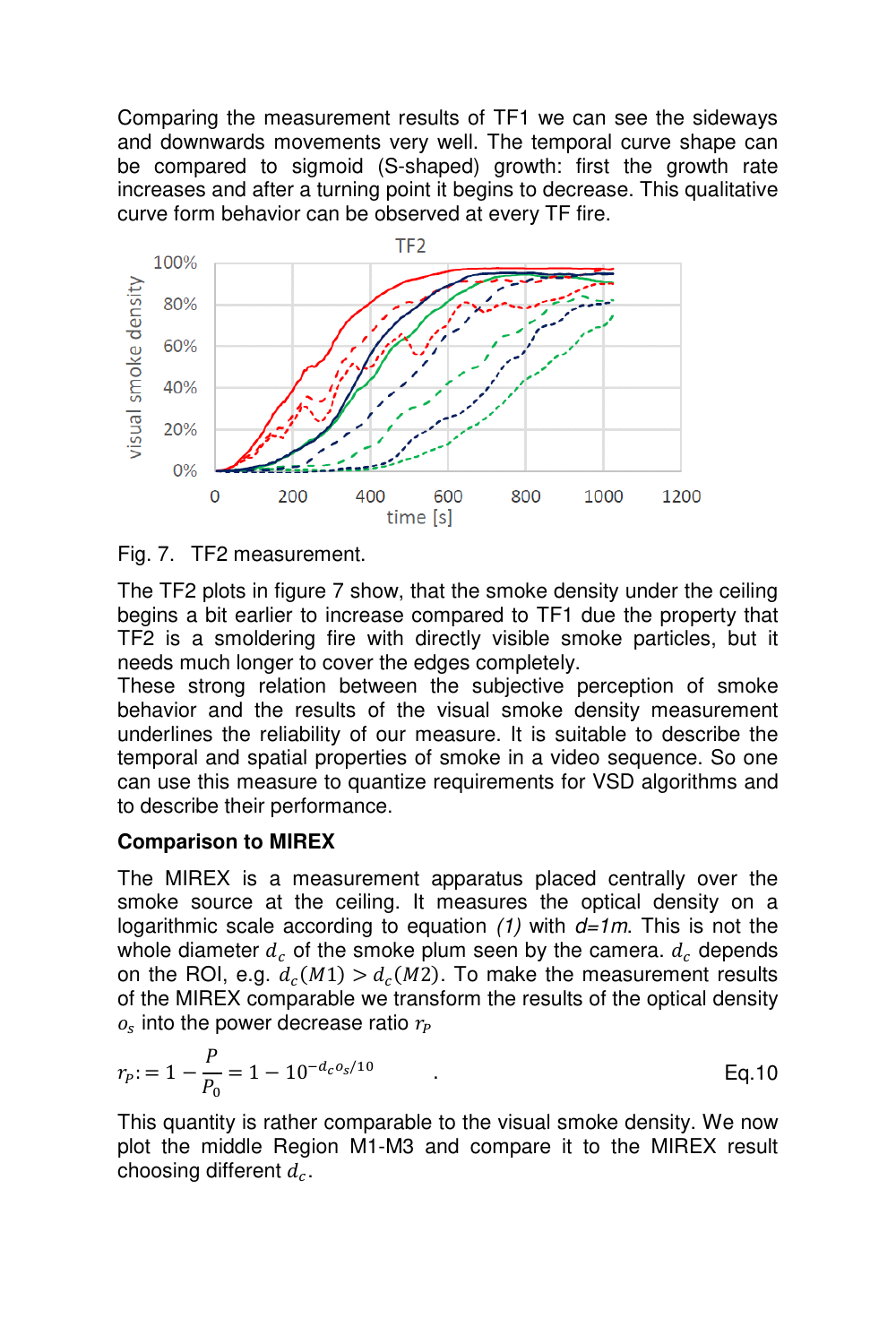The Diagrams in figure 9 show an obvious correlation. Due to the fact that the MIREX sees another smoke diameter than the camera, the values differ, but it should be possible to fit the curvatures by choosing a sufficient  $d_c$ . This correlation shows the possibility to choose the proposed measure for the visual smoke density to define a smoke behavior for VSD standardization.



TF<sub>1</sub>

Fig. 8. Visual smoke density MIREX comparison.

## **Conclusion**

In the proposed paper we presented a novel measurement method for visual smoke density, which is inspired by the human perception. It was applied to EN54 test fires and delivered reliable results in temporal and spatial domain. Thus this method can be used to describe smoke behavior in a video recorded fire event. It also enables to quantify the limits of features designed to detect smoke in a video sequence.